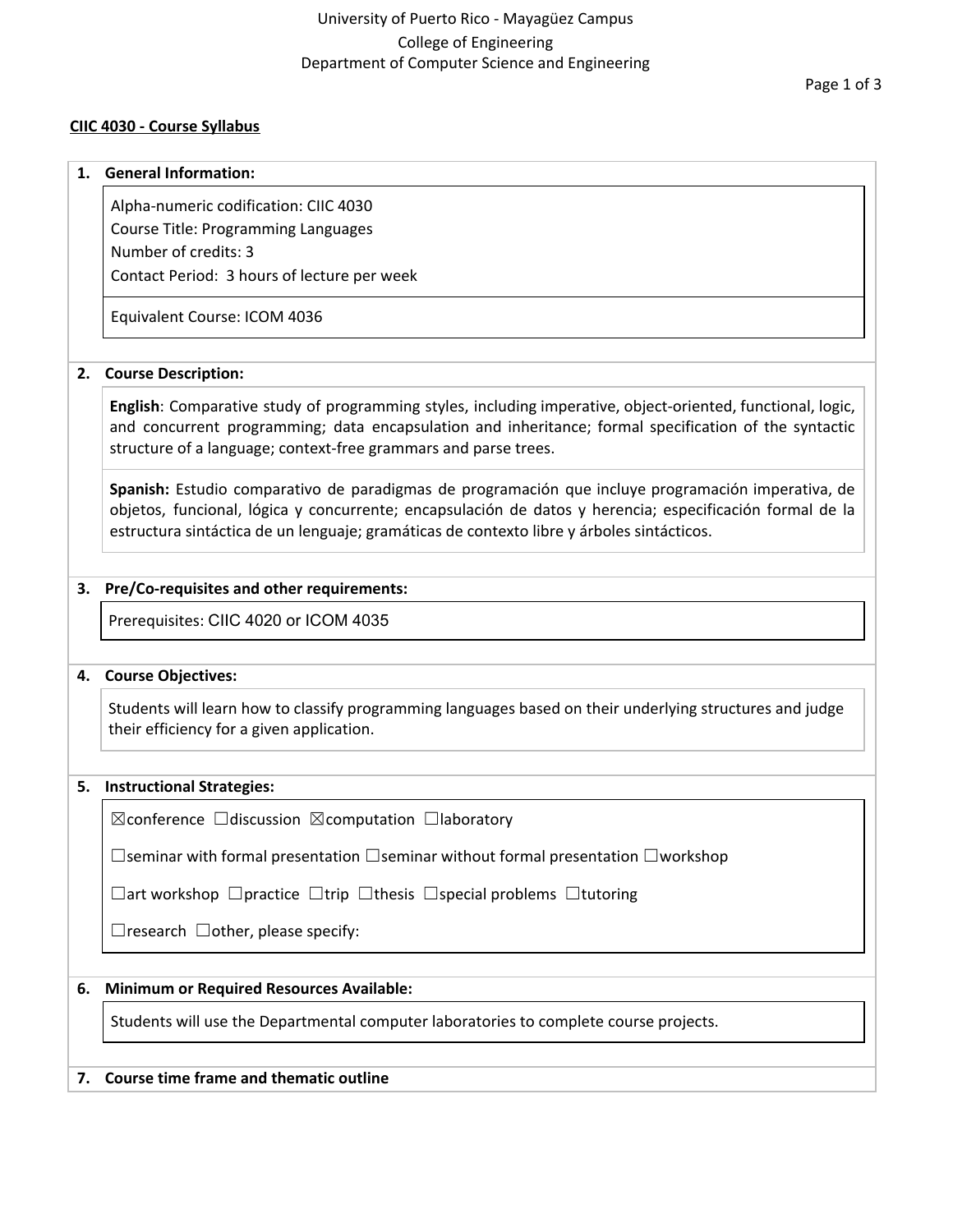| <b>Outline</b>                | <b>Contact Hours</b> |
|-------------------------------|----------------------|
| Introduction                  | 1                    |
| DFA and NFA                   | 4                    |
| Syntactic structure           | 5                    |
| Imperative programming        | 6                    |
| Object-oriented programming   | 6                    |
| <b>Functional programming</b> | 6                    |
| Logic programming             | 6                    |
| Concurrent programming        | 6                    |
| Final presentations           | 3                    |
| Exams                         | 2                    |
|                               |                      |

# **8. Grading System**

☒Quantifiable (letters) ☐ Not Quantifiable

# **9. Evaluation Strategies**

|                         | Quantity | Percent |
|-------------------------|----------|---------|
| $\boxtimes$ Exams       | 2        | 25%     |
| $\boxtimes$ Final Exam  | 1        | 25%     |
| $\square$ Short Quizzes |          |         |
| ⊠Oral Reports           | 3        | 25%     |
| $\Box$ Monographies     |          |         |
| $\square$ Portfolio     |          |         |
| $\boxtimes$ Projects    | $2 - 3$  | 25%     |
| $\square$ Journals      |          |         |
| $\Box$ Other, specify:  |          |         |
| TOTAL:                  |          | 100%    |

**Total hours: (equivalent to contact period)** 45

# **10. Bibliography:**

1. Robert W. Sebesta, *Concepts of Programming Languages*, 10th ed., Addison-Wesley, 2012.